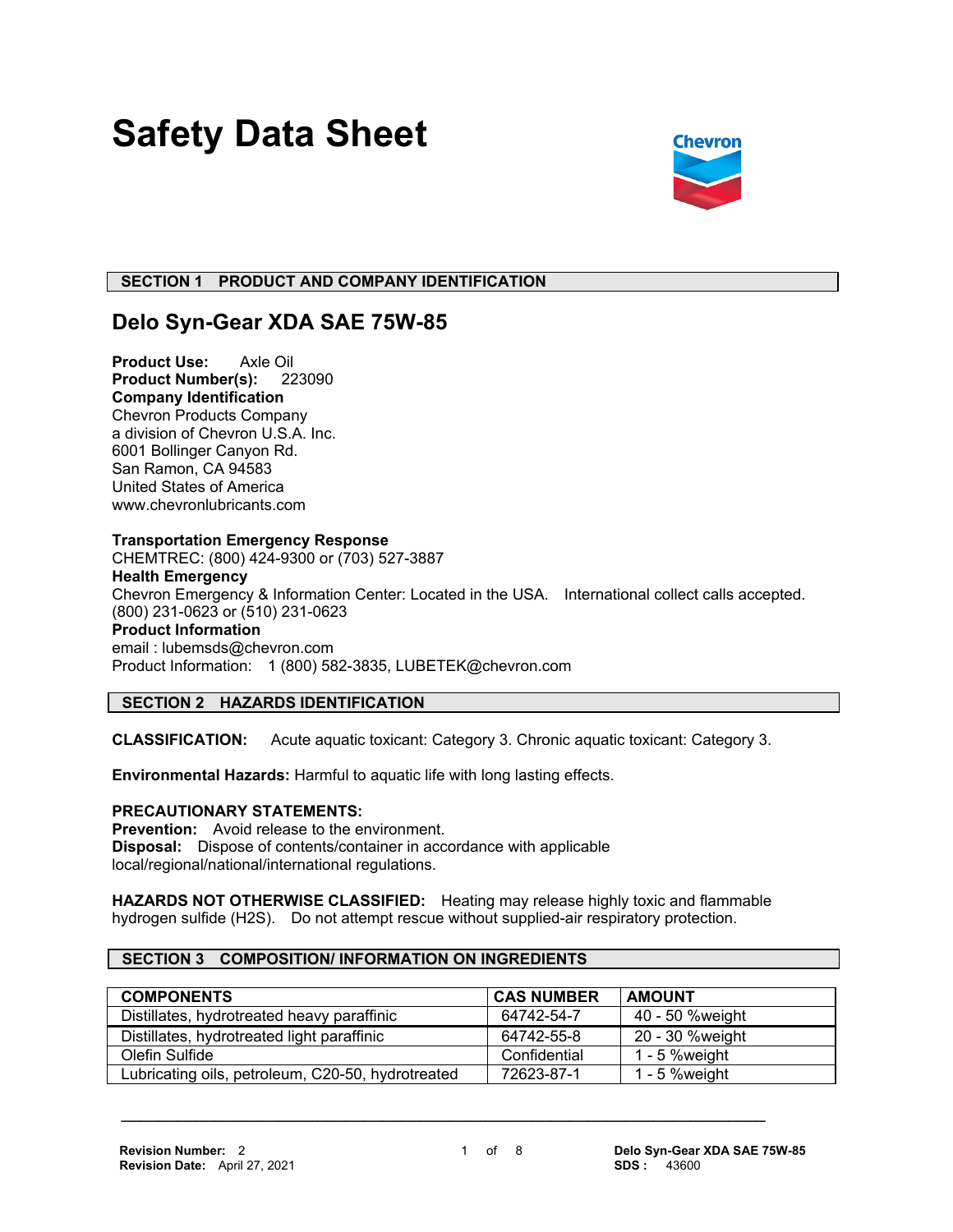| neutral oil-based                      |              |                |
|----------------------------------------|--------------|----------------|
| Phosphoric acid ester, amine salt      | Confidential | 1 - 5 % weight |
| Highly refined mineral oil (C15 - C50) | Mixture      | 1 - 5 % weight |

# **SECTION 4 FIRST AID MEASURES**

#### **Description of first aid measures**

**Eye:** No specific first aid measures are required. As a precaution, remove contact lenses, if worn, and flush eyes with water.

**Skin:** No specific first aid measures are required. As a precaution, remove clothing and shoes if contaminated. To remove the material from skin, use soap and water. Discard contaminated clothing and shoes or thoroughly clean before reuse.

**Ingestion:** No specific first aid measures are required. Do not induce vomiting. As a precaution, get medical advice.

**Inhalation:** No specific first aid measures are required. If exposed to excessive levels of material in the air, move the exposed person to fresh air. Get medical attention if coughing or respiratory discomfort occurs. If exposure to hydrogen sulfide (H2S) gas is possible during an emergency, wear an approved, positive pressure air-supplying respirator. Move the exposed person to fresh air. If not breathing, give artificial respiration. If breathing is difficult, give oxygen. Get immediate medical attention.

#### **Most important symptoms and effects, both acute and delayed IMMEDIATE HEALTH EFFECTS**

**Eye:** Not expected to cause prolonged or significant eye irritation.

**Skin:** Contact with the skin is not expected to cause prolonged or significant irritation. Contact with the skin is not expected to cause an allergic skin response. Not expected to be harmful to internal organs if absorbed through the skin.

**Ingestion:** Not expected to be harmful if swallowed.

**Inhalation:** Not expected to be harmful if inhaled. Contains a petroleum-based mineral oil. May cause respiratory irritation or other pulmonary effects following prolonged or repeated inhalation of oil mist at airborne levels above the recommended mineral oil mist exposure limit. Symptoms of respiratory irritation may include coughing and difficulty breathing. Hydrogen sulfide has a strong rotten-egg odor. However, with continued exposure and at high levels, H2S may deaden a person's sense of smell. If the rotten egg odor is no longer noticeable, it may not necessarily mean that exposure has stopped. At low levels, hydrogen sulfide causes irritation of the eyes, nose, and throat. Moderate levels can cause headache, dizziness, nausea, and vomiting, as well as coughing and difficulty breathing. Higher levels can cause shock, convulsions, coma, and death. After a serious exposure, symptoms usually begin immediately.

The U.S. National Institute for Occupational Safety and Health (NIOSH) considers air concentrations of hydrogen sulfide gas greater than 100 ppm to be Immediately Dangerous to Life and Health (IDLH).

# **DELAYED OR OTHER HEALTH EFFECTS:** Not classified

**Indication of any immediate medical attention and special treatment needed Note to Physicians:** Administration of 100% oxygen and supportive care is the preferred treatment for poisoning by hydrogen sulfide gas. For additional information on H2S, see Chevron SDS No. 301.

# **SECTION 5 FIRE FIGHTING MEASURES**

**EXTINGUISHING MEDIA:** Use water fog, foam, dry chemical or carbon dioxide (CO2) to extinguish flames.

#### **PROTECTION OF FIRE FIGHTERS:**

**Fire Fighting Instructions:** This material will burn although it is not easily ignited. See Section 7 for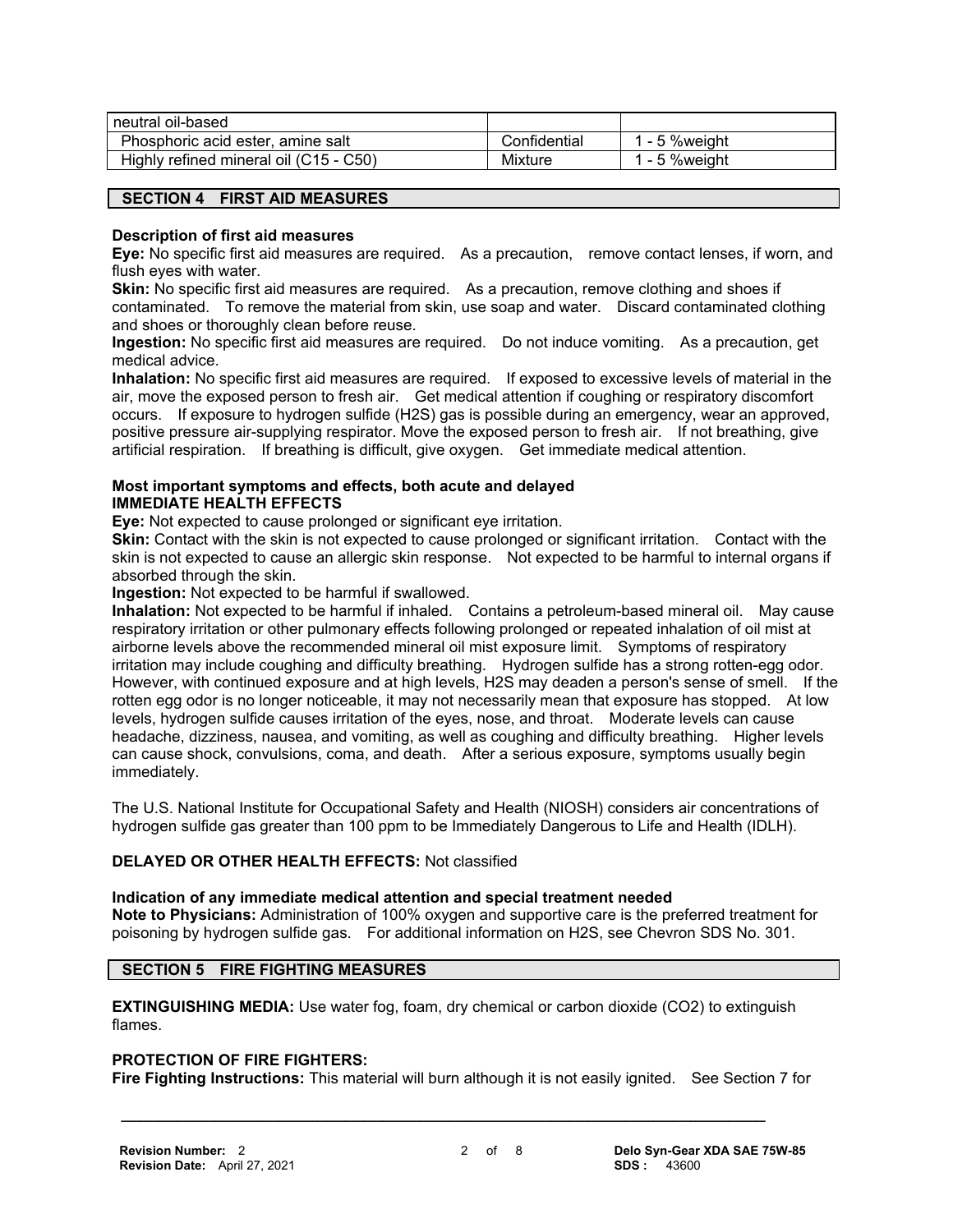proper handling and storage. For fires involving this material, do not enter any enclosed or confined fire space without proper protective equipment, including self-contained breathing apparatus.

**Combustion Products:** Highly dependent on combustion conditions. A complex mixture of airborne solids, liquids, and gases including carbon monoxide, carbon dioxide, and unidentified organic

compounds will be evolved when this material undergoes combustion. Combustion may form oxides of: Nitrogen, Phosphorus, Sulfur.

# **SECTION 6 ACCIDENTAL RELEASE MEASURES**

**Protective Measures:** Eliminate all sources of ignition in vicinity of spilled material.

**Spill Management:** Stop the source of the release if you can do it without risk. Contain release to prevent further contamination of soil, surface water or groundwater. Clean up spill as soon as possible, observing precautions in Exposure Controls/Personal Protection. Use appropriate techniques such as applying non-combustible absorbent materials or pumping. Where feasible and appropriate, remove contaminated soil. Place contaminated materials in disposable containers and dispose of in a manner consistent with applicable regulations.

**Reporting:** Report spills to local authorities and/or the U.S. Coast Guard's National Response Center at (800) 424-8802 as appropriate or required.

# **SECTION 7 HANDLING AND STORAGE**

**General Handling Information:** Avoid contaminating soil or releasing this material into sewage and drainage systems and bodies of water.

**Precautionary Measures:** Do not breathe gas. Wash thoroughly after handling. Keep out of the reach of children.

**Unusual Handling Hazards:** Toxic quantities of hydrogen sulfide (H2S) may be present in storage tanks and bulk transport vessels which contain or have contained this material. Persons opening or entering these compartments should first determine if H2S is present. See Exposure Controls/Personal Protection -Section 8. Do not attempt rescue of a person over exposed to H2S without wearing approved supplied-air or self-contained breathing equipment. If there is a potential for exceeding onehalf the occupational exposure standard, monitoring of hydrogen sulfide levels is required. Since the sense of smell cannot be relied upon to detect the presence of H2S, the concentration should be measured by the use of fixed or portable devices.

**Static Hazard:** Electrostatic charge may accumulate and create a hazardous condition when handling this material. To minimize this hazard, bonding and grounding may be necessary but may not, by themselves, be sufficient. Review all operations which have the potential of generating and accumulating an electrostatic charge and/or a flammable atmosphere (including tank and container filling, splash filling, tank cleaning, sampling, gauging, switch loading, filtering, mixing, agitation, and vacuum truck operations) and use appropriate mitigating procedures.

**Container Warnings:** Container is not designed to contain pressure. Do not use pressure to empty container or it may rupture with explosive force. Empty containers retain product residue (solid, liquid, and/or vapor) and can be dangerous. Do not pressurize, cut, weld, braze, solder, drill, grind, or expose such containers to heat, flame, sparks, static electricity, or other sources of ignition. They may explode and cause injury or death. Empty containers should be completely drained, properly closed, and promptly returned to a drum reconditioner or disposed of properly.

# **SECTION 8 EXPOSURE CONTROLS/PERSONAL PROTECTION**

# **GENERAL CONSIDERATIONS:**

Consider the potential hazards of this material (see Section 2), applicable exposure limits, job activities, and other substances in the work place when designing engineering controls and selecting personal protective equipment. If engineering controls or work practices are not adequate to prevent exposure to harmful levels of this material, the personal protective equipment listed below is recommended. The user should read and understand all instructions and limitations supplied with the equipment since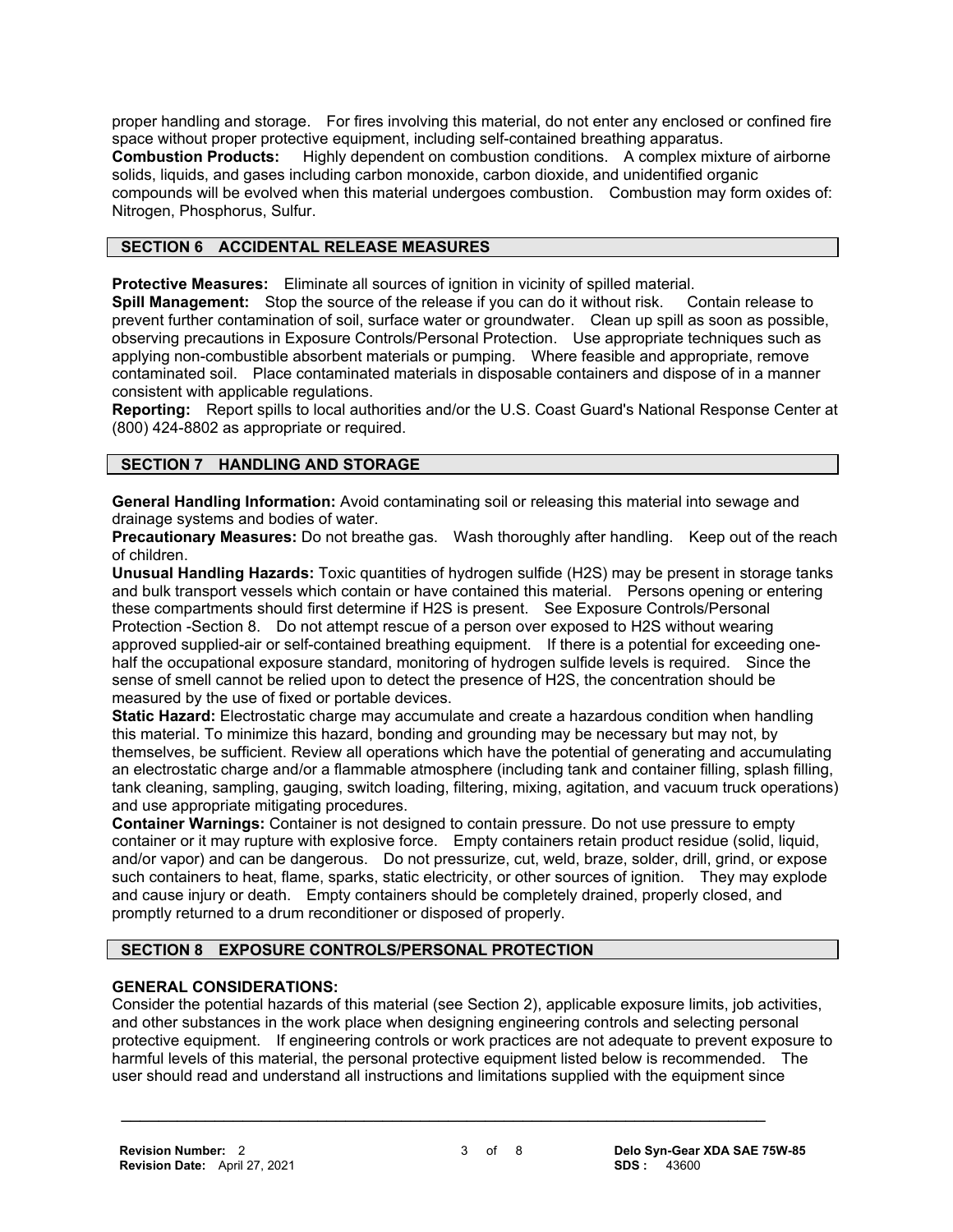protection is usually provided for a limited time or under certain circumstances.

#### **ENGINEERING CONTROLS:**

Use in a well-ventilated area.

#### **PERSONAL PROTECTIVE EQUIPMENT**

**Eye/Face Protection:** No special eye protection is normally required. Where splashing is possible, wear safety glasses with side shields as a good safety practice.

**Skin Protection:** No special protective clothing is normally required. Where splashing is possible, select protective clothing depending on operations conducted, physical requirements and other substances in the workplace. Suggested materials for protective gloves include: 4H (PE/EVAL), Nitrile Rubber, Silver Shield, Viton.

**Respiratory Protection:** No respiratory protection is normally required.

If material is heated and emits hydrogen sulfide, determine if airborne concentrations are below the occupational exposure limit for hydrogen sulfide. If not, wear an approved positive pressure airsupplying respirator. For more information on hydrogen sulfide, see Chevron SDS No. 301. If user operations generate an oil mist, determine if airborne concentrations are below the occupational exposure limit for mineral oil mist. If not, wear an approved respirator that provides adequate protection from the measured concentrations of this material. For air-purifying respirators use a particulate cartridge. Use a positive pressure air-supplying respirator in circumstances where air-purifying respirators may not provide adequate protection.

| Component                                     | Agency       | Form | <b>TWA</b>       | <b>STEL</b>       | Ceiling | <b>Notation</b> |
|-----------------------------------------------|--------------|------|------------------|-------------------|---------|-----------------|
| Distillates, hydrotreated<br>heavy paraffinic | <b>ACGIH</b> |      | $5 \text{ mg/m}$ | 10 mg/m $3$       |         |                 |
| Distillates, hydrotreated<br>heavy paraffinic | OSHA Z-1     | Mist | $5$ mg/m $3$     |                   |         |                 |
| Distillates, hydrotreated<br>heavy paraffinic | OSHA Z-1     | --   | $5 \text{ mg/m}$ |                   |         |                 |
| Distillates, hydrotreated<br>light paraffinic | <b>ACGIH</b> | Mist | $5$ mg/m $3$     | $10 \text{ mg/m}$ |         |                 |
| Distillates, hydrotreated<br>light paraffinic | OSHA Z-1     | Mist | $5 \text{ mg/m}$ |                   |         |                 |
| Distillates, hydrotreated<br>light paraffinic | OSHA Z-1     |      | $5 \text{ mg/m}$ |                   |         |                 |
| Highly refined mineral oil<br>$(C15 - C50)$   | <b>ACGIH</b> |      | $5 \text{ mg/m}$ | 10 mg/m $3$       |         |                 |
| Highly refined mineral oil<br>$(C15 - C50)$   | OSHA Z-1     |      | $5 \text{ mg/m}$ |                   |         |                 |

# **Occupational Exposure Limits:**

Consult local authorities for appropriate values.

# **SECTION 9 PHYSICAL AND CHEMICAL PROPERTIES**

**Attention: the data below are typical values and do not constitute a specification.**

**Color:** Amber **Physical State:** Liquid **Odor:** Petroleum odor **Odor Threshold:** No data available **pH:** Not Applicable **Vapor Pressure:** No data available **Vapor Density (Air = 1):** No data available<br>**Initial Boiling Point:** No data available **Initial Boiling Point: Solubility:** Soluble in hydrocarbons; insoluble in water **Freezing Point:** No data available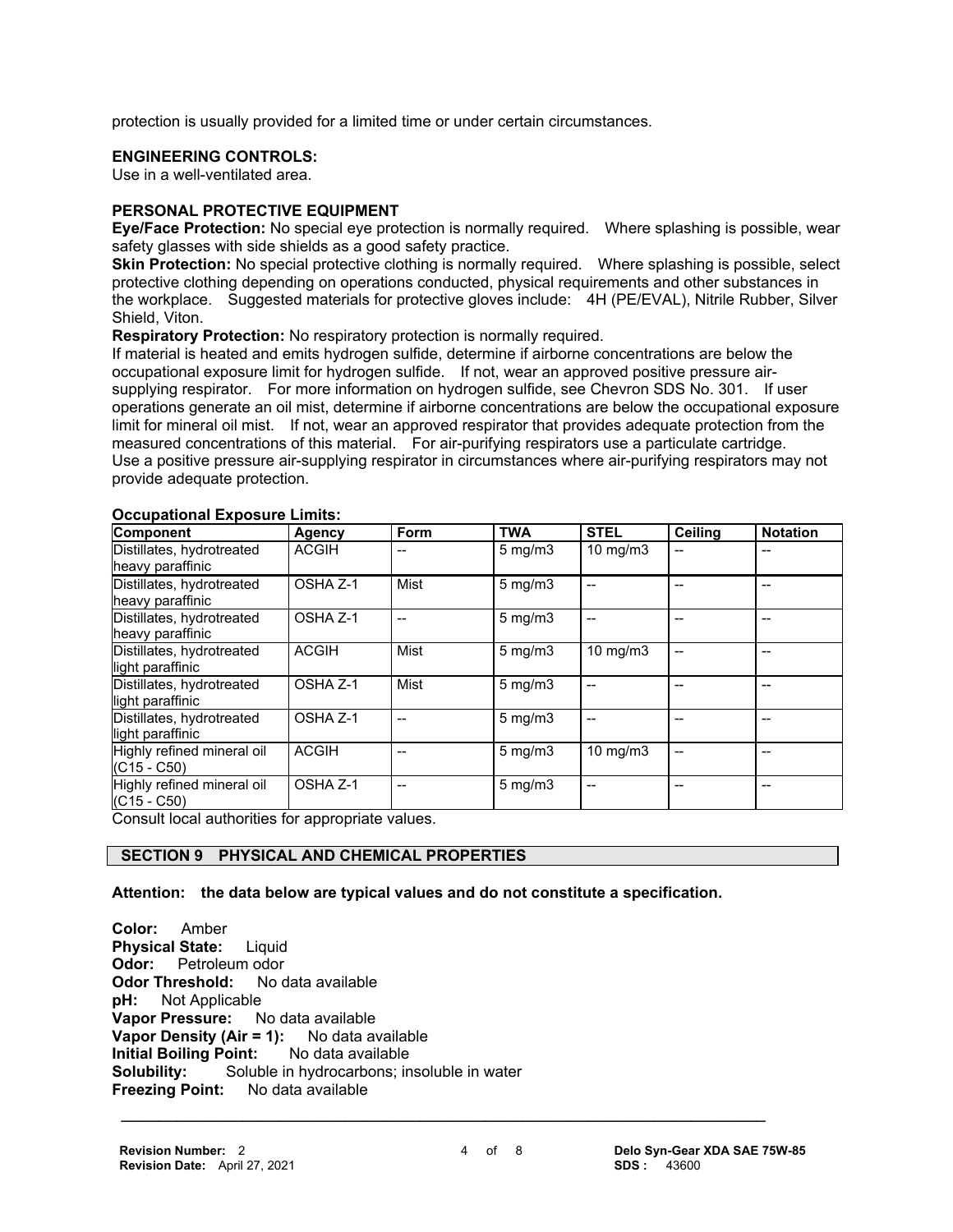**Melting Point:** No data available **Specific Gravity:** 0.8680 @ 15.6°C (60.1°F) (Typical) **Density:** 7.23 lb/gal @ 15.6°C (60°F) (Typical) **Viscosity:** 69 mm2/s @ 40°C (104°F) (Typical) **Coefficient of Therm. Expansion / °F:** No data available **Evaporation Rate:** No data available **Decomposition temperature:** No data available **Octanol/Water Partition Coefficient:** No data available

#### **FLAMMABLE PROPERTIES: Flammability (solid, gas):** Not Applicable

**Flashpoint:** (Cleveland Open Cup) 180 °C (356 °F) (Minimum) **Autoignition:** No data available **Flammability (Explosive) Limits (% by volume in air):** Lower: No data available Upper: No data available

# **SECTION 10 STABILITY AND REACTIVITY**

**Reactivity:** May react with strong acids or strong oxidizing agents, such as chlorates, nitrates, peroxides, etc.

**Chemical Stability:** This material is considered stable under normal ambient and anticipated storage and handling conditions of temperature and pressure.

**Incompatibility With Other Materials:** Not applicable

**Hazardous Decomposition Products:** Alkyl Mercaptans (Elevated temperatures), Hydrogen Sulfide (Elevated temperatures)

**Hazardous Polymerization:** Hazardous polymerization will not occur.

# **SECTION 11 TOXICOLOGICAL INFORMATION**

**Information on toxicological effects**

**Serious Eye Damage/Irritation:** The eye irritation hazard is based on evaluation of data for similar materials or product components.

**Skin Corrosion/Irritation:** The skin irritation hazard is based on evaluation of data for similar materials or product components.

**Skin Sensitization:** The skin sensitization hazard is based on evaluation of data for similar materials or product components.

**Acute Dermal Toxicity:** The acute dermal toxicity hazard is based on evaluation of data for similar materials or product components.

**Acute Oral Toxicity:** The acute oral toxicity hazard is based on evaluation of data for similar materials or product components.

**Acute Inhalation Toxicity:** The acute inhalation toxicity hazard is based on evaluation of data for similar materials or product components.

**Acute Toxicity Estimate:** Not Determined

**Germ Cell Mutagenicity:** The hazard evaluation is based on data for components or a similar material.

**Carcinogenicity:** The hazard evaluation is based on data for components or a similar material.

**Reproductive Toxicity:** The hazard evaluation is based on data for components or a similar material.

 **\_\_\_\_\_\_\_\_\_\_\_\_\_\_\_\_\_\_\_\_\_\_\_\_\_\_\_\_\_\_\_\_\_\_\_\_\_\_\_\_\_\_\_\_\_\_\_\_\_\_\_\_\_\_\_\_\_\_\_\_\_\_\_\_\_\_\_\_\_ Specific Target Organ Toxicity - Single Exposure:** The hazard evaluation is based on data for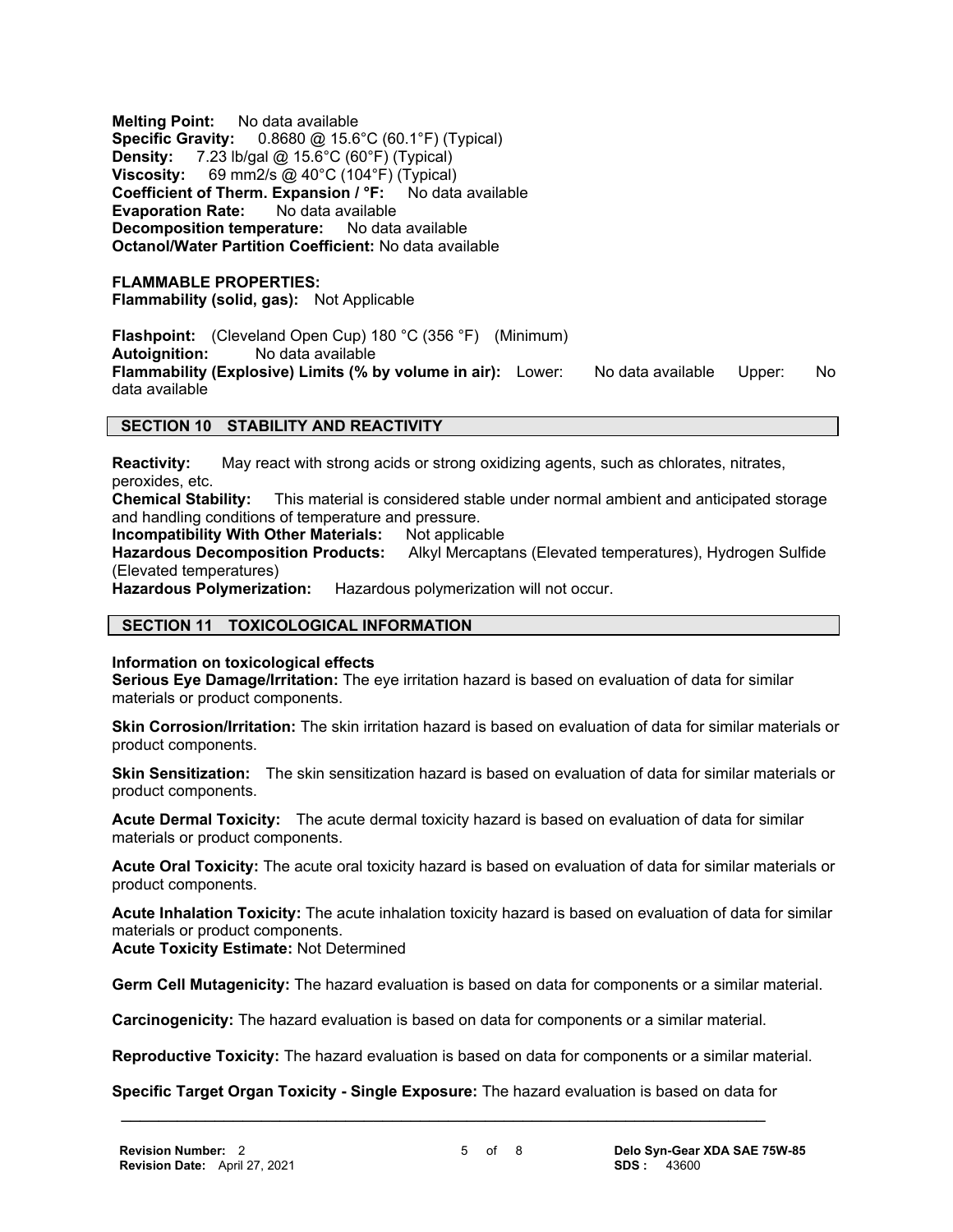components or a similar material.

**Specific Target Organ Toxicity - Repeated Exposure:** The hazard evaluation is based on data for components or a similar material.

# **ADDITIONAL TOXICOLOGY INFORMATION:**

 This product contains petroleum base oils which may be refined by various processes including severe solvent extraction, severe hydrocracking, or severe hydrotreating. None of the oils requires a cancer warning under the OSHA Hazard Communication Standard (29 CFR 1910.1200). These oils have not been listed in the National Toxicology Program (NTP) Annual Report nor have they been classified by the International Agency for Research on Cancer (IARC) as; carcinogenic to humans (Group 1), probably carcinogenic to humans (Group 2A), or possibly carcinogenic to humans (Group 2B).

 These oils have not been classified by the American Conference of Governmental Industrial Hygienists (ACGIH) as: confirmed human carcinogen (A1), suspected human carcinogen (A2), or confirmed animal carcinogen with unknown relevance to humans (A3).

# **SECTION 12 ECOLOGICAL INFORMATION**

# **ECOTOXICITY**

This material is expected to be harmful to aquatic organisms and may cause long-term adverse effects in the aquatic environment.

The product has not been tested. The statement has been derived from the properties of the individual components.

# **MOBILITY**

No data available.

# **PERSISTENCE AND DEGRADABILITY**

This material is not expected to be readily biodegradable. The product has not been tested. The statement has been derived from the properties of the individual components.

# **POTENTIAL TO BIOACCUMULATE**

Bioconcentration Factor: No data available. Octanol/Water Partition Coefficient: No data available

# **SECTION 13 DISPOSAL CONSIDERATIONS**

Use material for its intended purpose or recycle if possible. Oil collection services are available for used oil recycling or disposal. Place contaminated materials in containers and dispose of in a manner consistent with applicable regulations. Contact your sales representative or local environmental or health authorities for approved disposal or recycling methods.

# **SECTION 14 TRANSPORT INFORMATION**

The description shown may not apply to all shipping situations. Consult 49CFR, or appropriate Dangerous Goods Regulations, for additional description requirements (e.g., technical name) and modespecific or quantity-specific shipping requirements.

**DOT Shipping Description:** NOT REGULATED AS HAZARDOUS MATERIAL UNDER 49 CFR

 **\_\_\_\_\_\_\_\_\_\_\_\_\_\_\_\_\_\_\_\_\_\_\_\_\_\_\_\_\_\_\_\_\_\_\_\_\_\_\_\_\_\_\_\_\_\_\_\_\_\_\_\_\_\_\_\_\_\_\_\_\_\_\_\_\_\_\_\_\_**

**IMO/IMDG Shipping Description:** NOT REGULATED AS DANGEROUS GOODS FOR TRANSPORT UNDER THE IMDG CODE

**ICAO/IATA Shipping Description:** NOT REGULATED AS DANGEROUS GOODS FOR TRANSPORT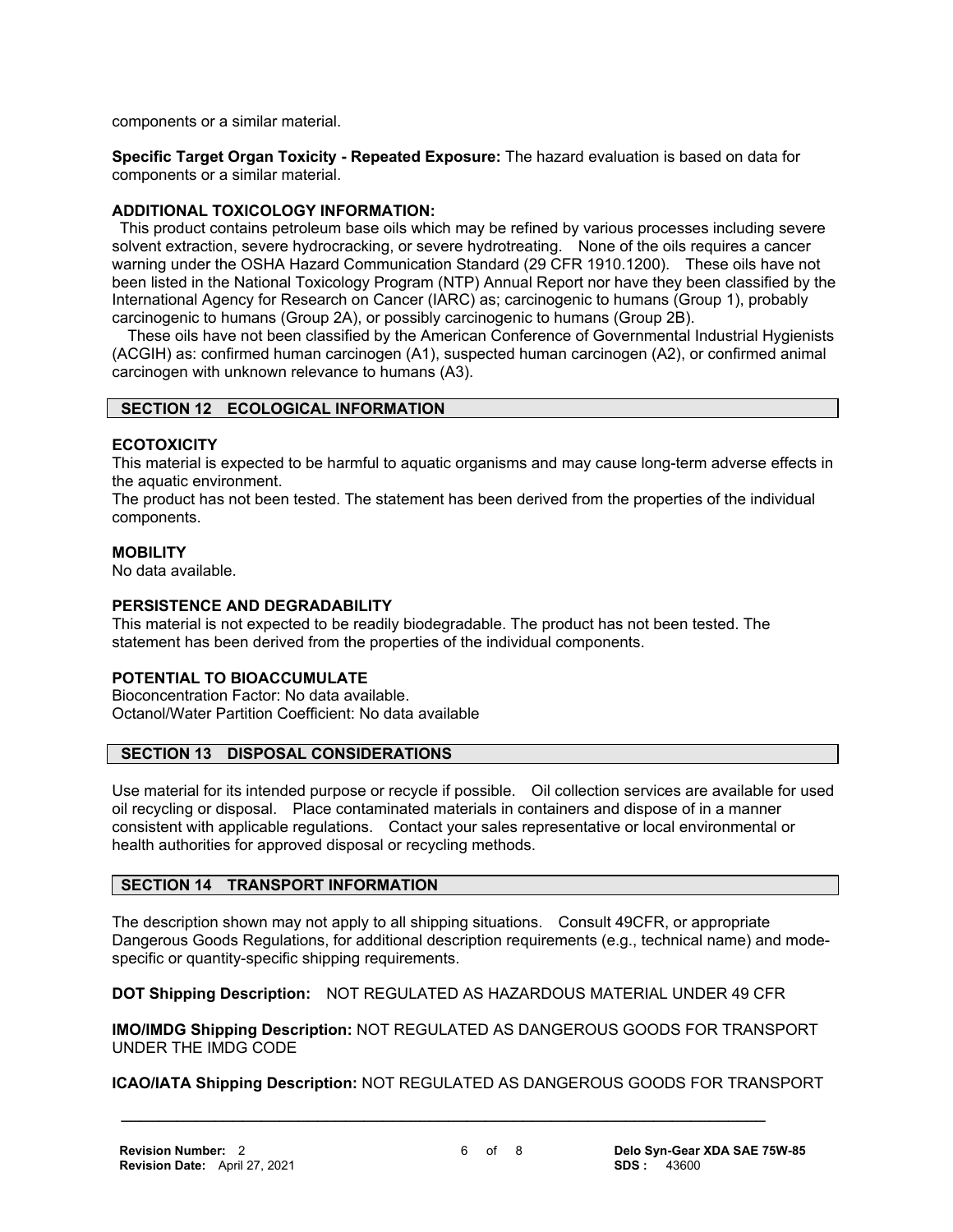#### UNDER ICAO

**Transport in bulk according to Annex II of MARPOL 73/78 and the IBC code:** Not applicable

#### **SECTION 15 REGULATORY INFORMATION**

**EPCRA 311/312 CATEGORIES:** Not applicable

#### **REGULATORY LISTS SEARCHED:**

| 01-1=IARC Group 1    | 05=MA RTK        |
|----------------------|------------------|
| 01-2A=IARC Group 2A  | 06=NJ RTK        |
| 01-2B=IARC Group 2B  | 07=PA RTK        |
| 02=NTP Carcinogen    | $08-1=TSCA 5(e)$ |
| 03=EPCRA 313         | 08-2=TSCA 12(b)  |
| 04=CA Proposition 65 |                  |

The following components of this material are found on the regulatory lists indicated.

| Distillates, hydrotreated heavy paraffinic | 05, 06, 07     |
|--------------------------------------------|----------------|
| Distillates, hydrotreated light paraffinic | 02, 05, 06, 07 |

#### **CHEMICAL INVENTORIES:**

All components comply with the following chemical inventory requirements: AIIC (Australia), DSL (Canada), ENCS (Japan), KECI (Korea), NZIoC (New Zealand), PICCS (Philippines), TCSI (Taiwan), TSCA (United States).

#### **NEW JERSEY RTK CLASSIFICATION:**

Under the New Jersey Right-to-Know Act L. 1983 Chapter 315 N.J.S.A. 34:5A-1 et. seq., the product is to be identified as follows: PETROLEUM OIL (Gear oil)

#### **SECTION 16 OTHER INFORMATION**

**NFPA RATINGS:** Health: 2 Flammability: 1 Reactivity: 0

**HMIS RATINGS:** Health: 0 Flammability: 1 Reactivity: 0 (0-Least, 1-Slight, 2-Moderate, 3-High, 4-Extreme, PPE:- Personal Protection Equipment Index recommendation, \*- Chronic Effect Indicator). These values are obtained using the guidelines or published evaluations prepared by the National Fire Protection Association (NFPA) or the National Paint and Coating Association (for HMIS ratings).

**REVISION STATEMENT:** SECTION 01 - Product Use information was modified.

SECTION 05 - Special hazards arising from the substance or mixture information was modified.

 **\_\_\_\_\_\_\_\_\_\_\_\_\_\_\_\_\_\_\_\_\_\_\_\_\_\_\_\_\_\_\_\_\_\_\_\_\_\_\_\_\_\_\_\_\_\_\_\_\_\_\_\_\_\_\_\_\_\_\_\_\_\_\_\_\_\_\_\_\_**

- SECTION 08 Occupational Exposure Limit Table information was modified.
- SECTION 09 Physical/Chemical Properties information was modified.

SECTION 15 - Chemical Inventories information was modified.

SECTION 15 - Regulatory Information information was modified.

SECTION 15 - SARA 311 EPCRA Score information was added.

SECTION 15 - SARA 311 Score information was deleted.

#### **Revision Date:** April 27, 2021

# **ABBREVIATIONS THAT MAY HAVE BEEN USED IN THIS DOCUMENT:**